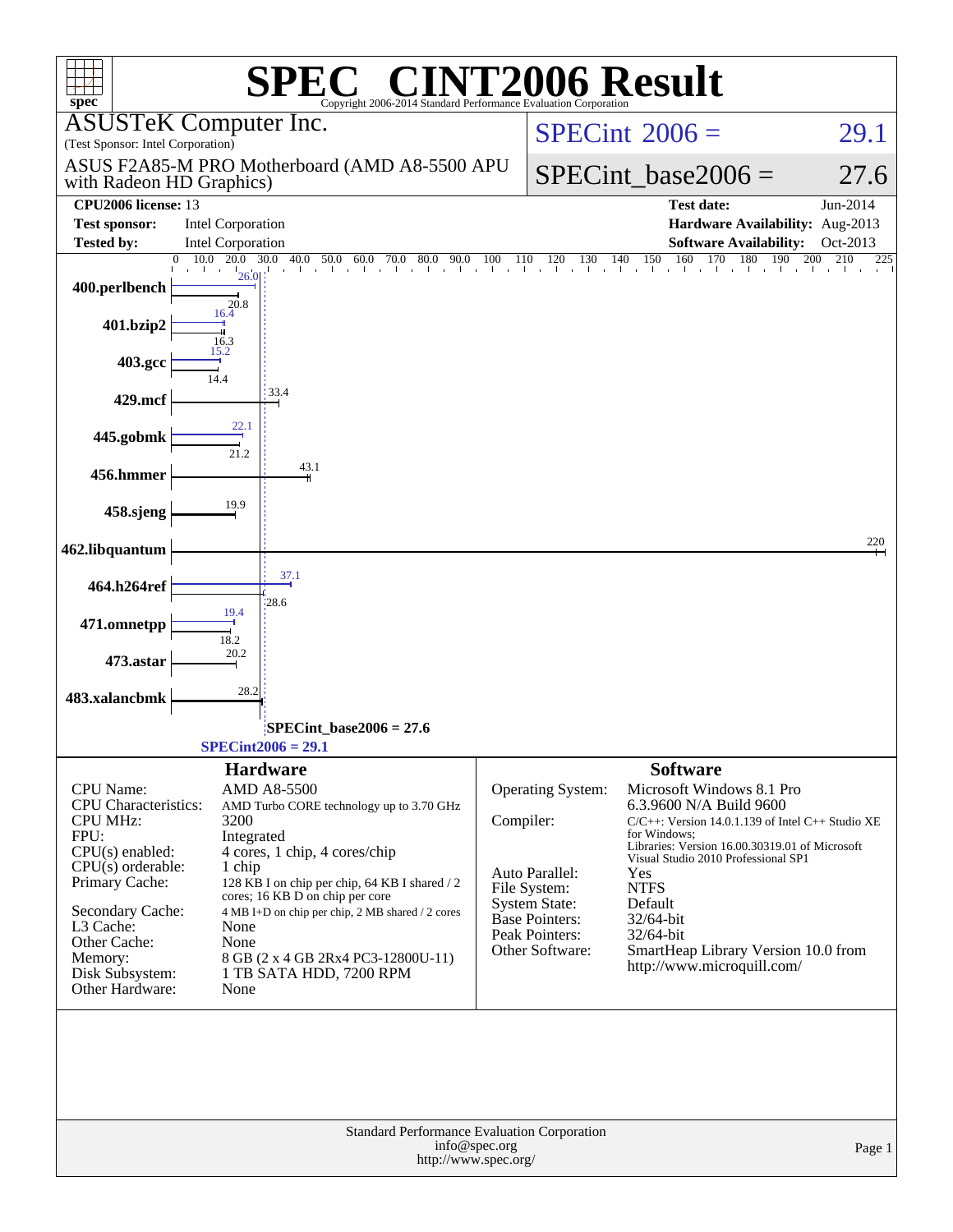

# **[SPEC CINT2006 Result](http://www.spec.org/auto/cpu2006/Docs/result-fields.html#SPECCINT2006Result)**

ASUSTeK Computer Inc.

(Test Sponsor: Intel Corporation)

with Radeon HD Graphics) ASUS F2A85-M PRO Motherboard (AMD A8-5500 APU

 $SPECint2006 = 29.1$  $SPECint2006 = 29.1$ 

**[Test sponsor:](http://www.spec.org/auto/cpu2006/Docs/result-fields.html#Testsponsor)** Intel Corporation **[Hardware Availability:](http://www.spec.org/auto/cpu2006/Docs/result-fields.html#HardwareAvailability)** Aug-2013

**[Tested by:](http://www.spec.org/auto/cpu2006/Docs/result-fields.html#Testedby)** Intel Corporation **[Software Availability:](http://www.spec.org/auto/cpu2006/Docs/result-fields.html#SoftwareAvailability)** Oct-2013

SPECint base2006 =  $27.6$ 

**[CPU2006 license:](http://www.spec.org/auto/cpu2006/Docs/result-fields.html#CPU2006license)** 13 **[Test date:](http://www.spec.org/auto/cpu2006/Docs/result-fields.html#Testdate)** Jun-2014

#### **[Results Table](http://www.spec.org/auto/cpu2006/Docs/result-fields.html#ResultsTable)**

| <b>Base</b>    |       |                |       |                | <b>Peak</b>                          |                |              |                |              |                |              |
|----------------|-------|----------------|-------|----------------|--------------------------------------|----------------|--------------|----------------|--------------|----------------|--------------|
| <b>Seconds</b> | Ratio | <b>Seconds</b> | Ratio | <b>Seconds</b> | Ratio                                | <b>Seconds</b> | <b>Ratio</b> | <b>Seconds</b> | <b>Ratio</b> | <b>Seconds</b> | <b>Ratio</b> |
| 471            | 20.8  | 473            |       | 468            | 20.9                                 | 376            |              | 375            | 26.1         | 376            | 26.0         |
| 585            | 16.5  | 618            |       | 592            | 16.3                                 | 605            |              | 585            | 16.5         | <u>589</u>     | <b>16.4</b>  |
| 557            | 14.5  | 557            |       | 557            | 14.4                                 | 534            | 15.1         | 530            | 15.2         | 530            | 15.2         |
| 273            | 33.4  | 273            |       | 273            | 33.5                                 | 273            | 33.4         | 273            | 33.4         | 273            | 33.5         |
| 496            | 21.2  | 496            | 21.2  | 496            | 21.1                                 | 475            | 22.1         | 473            | 22.2         | 474            | 22.1         |
| 216            | 43.2  | 217            | 43.1  | 221            | 42.3                                 | 216            | 43.2         | 217            | 43.1         | 221            | 42.3         |
| 609            | 19.9  | 608            | 19.9  | 609            | 19.9                                 | 609            | <b>19.9</b>  | 608            | 19.9         | 609            | 19.9         |
| 94.3           | 220   | 93.1           | 223   | 94.3           | 220                                  | 94.3           | 220          | 93.1           | 223          | 94.3           | 220          |
| 773            |       | 776            |       | 773            | 28.6                                 | 597            | 37.1         | 595            | 37.2         | 598            | 37.0         |
| 344            | 18.2  | 343            | 18.2  | 343            | 18.2                                 | 321            | 19.4         | 321            | 19.5         | 321            | 19.4         |
| 348            | 20.2  | 348            | 20.2  | 348            | 20.2                                 | 348            | 20.2         | 348            | 20.2         | 348            | 20.2         |
| 245            | 28.1  | 245            | 28.2  | 245            | 28.2                                 | 245            | 28.1         | 245            | 28.2         | 245            | 28.2         |
|                |       |                | 28.6  |                | 20.6<br>15.6<br>14.4<br>33.4<br>28.5 |                |              |                | 26.0<br>16.0 |                |              |

Results appear in the [order in which they were run.](http://www.spec.org/auto/cpu2006/Docs/result-fields.html#RunOrder) Bold underlined text [indicates a median measurement.](http://www.spec.org/auto/cpu2006/Docs/result-fields.html#Median)

### **[Compiler Invocation Notes](http://www.spec.org/auto/cpu2006/Docs/result-fields.html#CompilerInvocationNotes)**

 To compile these binaries, the Intel Compiler 14.0 was set up to generate 64-bit binaries with the command: "ipsxe-comp-vars.bat intel64 vs2010" (shortcut provided in the Intel(r) Parallel Studio XE 2013 program folder)

### **[Platform Notes](http://www.spec.org/auto/cpu2006/Docs/result-fields.html#PlatformNotes)**

 Sysinfo program C:\SPEC14.0/Docs/sysinfo \$Rev: 6775 \$ \$Date:: 2011-08-16 #\$ \8787f7622badcf24e01c368b1db4377c running on Clt3085A9AEE495 Mon Jun 30 18:38:58 2014

 This section contains SUT (System Under Test) info as seen by some common utilities. To remove or add to this section, see: <http://www.spec.org/cpu2006/Docs/config.html#sysinfo>

 Trying 'systeminfo' : Microsoft Windows 8.1 Pro OS Version : 6.3.9600 N/A Build 9600 System Manufacturer: System manufacturer System Model : System Product Name Processor(s) : 1 Processor(s) Installed. [01]: AMD64 Family 21 Model 16 Stepping 1 AuthenticAMD ~3200 Mhz BIOS Version : American Megatrends Inc. 6303, 8/13/2013 Total Physical Memory: 7,366 MB

 Trying 'wmic cpu get /value' DeviceID : CPU0

Continued on next page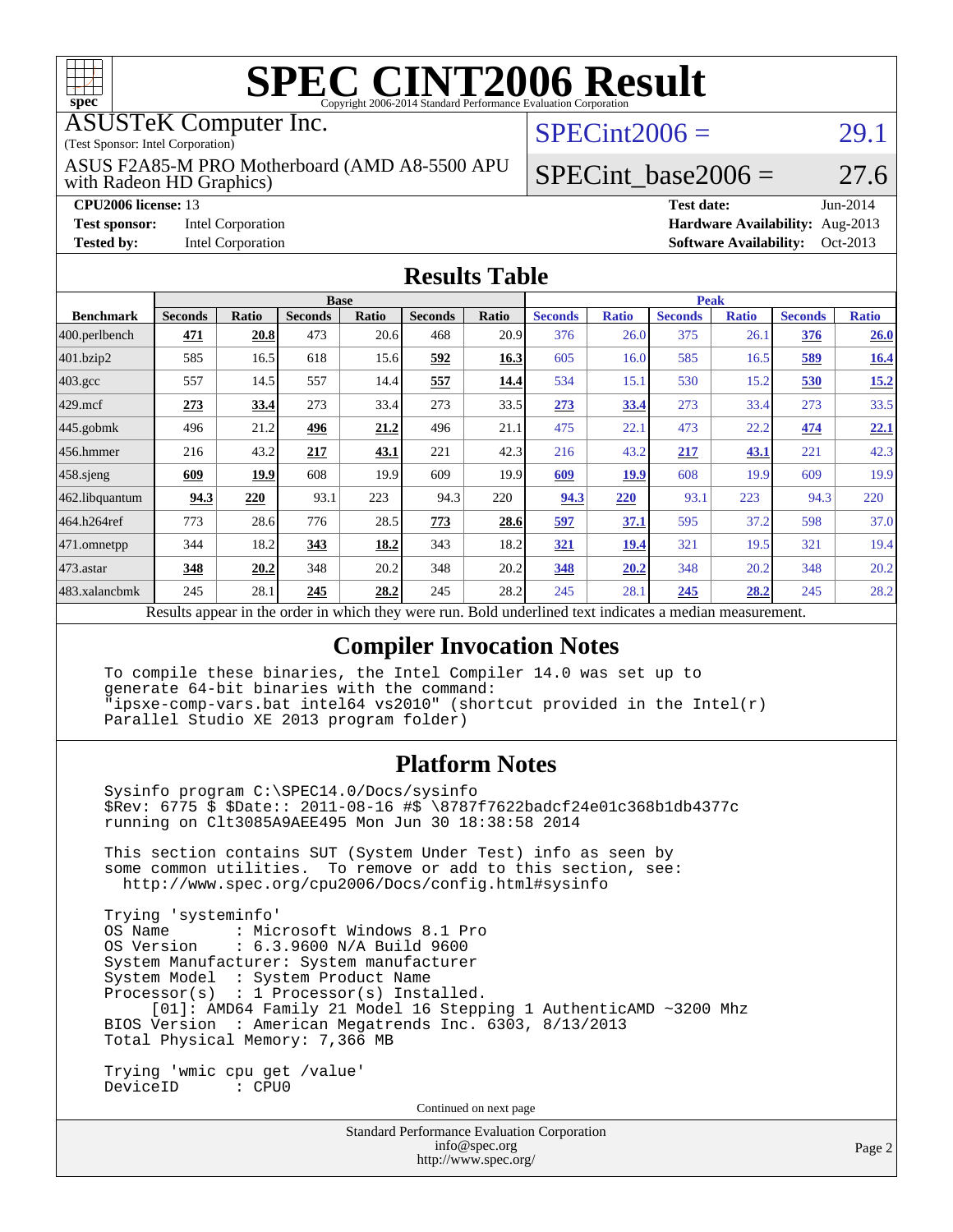

# **[SPEC CINT2006 Result](http://www.spec.org/auto/cpu2006/Docs/result-fields.html#SPECCINT2006Result)**

ASUSTeK Computer Inc.

(Test Sponsor: Intel Corporation)

with Radeon HD Graphics) ASUS F2A85-M PRO Motherboard (AMD A8-5500 APU  $SPECint2006 = 29.1$  $SPECint2006 = 29.1$ 

**[Test sponsor:](http://www.spec.org/auto/cpu2006/Docs/result-fields.html#Testsponsor)** Intel Corporation **[Hardware Availability:](http://www.spec.org/auto/cpu2006/Docs/result-fields.html#HardwareAvailability)** Aug-2013

SPECint base2006 =  $27.6$ **[CPU2006 license:](http://www.spec.org/auto/cpu2006/Docs/result-fields.html#CPU2006license)** 13 **[Test date:](http://www.spec.org/auto/cpu2006/Docs/result-fields.html#Testdate)** Jun-2014

**[Tested by:](http://www.spec.org/auto/cpu2006/Docs/result-fields.html#Testedby)** Intel Corporation **[Software Availability:](http://www.spec.org/auto/cpu2006/Docs/result-fields.html#SoftwareAvailability)** Oct-2013

#### **[Platform Notes \(Continued\)](http://www.spec.org/auto/cpu2006/Docs/result-fields.html#PlatformNotes)**

L2CacheSize : 4096<br>L3CacheSize : 0 L3CacheSize MaxClockSpeed : 3200 Name : AMD A8-5500 APU with Radeon(tm) HD Graphics NumberOfCores : 2 NumberOfLogicalProcessors: 4

(End of data from sysinfo program)

#### **[Component Notes](http://www.spec.org/auto/cpu2006/Docs/result-fields.html#ComponentNotes)**

 Tested systems can be used with Shin-G ATX case, PC Power and Cooling 1200W power supply

### **[General Notes](http://www.spec.org/auto/cpu2006/Docs/result-fields.html#GeneralNotes)**

 OMP\_NUM\_THREADS set to number of processors cores KMP\_AFFINITY set to granularity=fine,scatter Binaries compiled on a system with 1x Intel Core i7-860 CPU + 8GB memory using Windows 7 Enterprise 64-bit

## **[Base Compiler Invocation](http://www.spec.org/auto/cpu2006/Docs/result-fields.html#BaseCompilerInvocation)**

[C benchmarks](http://www.spec.org/auto/cpu2006/Docs/result-fields.html#Cbenchmarks): [icl -Qvc10](http://www.spec.org/cpu2006/results/res2014q3/cpu2006-20140725-30581.flags.html#user_CCbase_intel_icc_vc10_9607f3ecbcdf68042245f068e51b40c1) [-Qstd=c99](http://www.spec.org/cpu2006/results/res2014q3/cpu2006-20140725-30581.flags.html#user_CCbase_intel_compiler_c99_mode_1a3d110e3041b3ad4466830521bdad2a)

[C++ benchmarks:](http://www.spec.org/auto/cpu2006/Docs/result-fields.html#CXXbenchmarks) [icl -Qvc10](http://www.spec.org/cpu2006/results/res2014q3/cpu2006-20140725-30581.flags.html#user_CXXbase_intel_icc_vc10_9607f3ecbcdf68042245f068e51b40c1)

### **[Base Portability Flags](http://www.spec.org/auto/cpu2006/Docs/result-fields.html#BasePortabilityFlags)**

 400.perlbench: [-DSPEC\\_CPU\\_P64](http://www.spec.org/cpu2006/results/res2014q3/cpu2006-20140725-30581.flags.html#b400.perlbench_basePORTABILITY_DSPEC_CPU_P64) [-DSPEC\\_CPU\\_WIN64\\_X64](http://www.spec.org/cpu2006/results/res2014q3/cpu2006-20140725-30581.flags.html#b400.perlbench_baseCPORTABILITY_DSPEC_CPU_WIN64_X64) [-DSPEC\\_CPU\\_NO\\_NEED\\_VA\\_COPY](http://www.spec.org/cpu2006/results/res2014q3/cpu2006-20140725-30581.flags.html#b400.perlbench_baseCPORTABILITY_DSPEC_CPU_NO_NEED_VA_COPY) 401.bzip2: [-DSPEC\\_CPU\\_P64](http://www.spec.org/cpu2006/results/res2014q3/cpu2006-20140725-30581.flags.html#suite_basePORTABILITY401_bzip2_DSPEC_CPU_P64) 403.gcc: [-DSPEC\\_CPU\\_P64](http://www.spec.org/cpu2006/results/res2014q3/cpu2006-20140725-30581.flags.html#suite_basePORTABILITY403_gcc_DSPEC_CPU_P64) [-DSPEC\\_CPU\\_WIN64](http://www.spec.org/cpu2006/results/res2014q3/cpu2006-20140725-30581.flags.html#b403.gcc_baseCPORTABILITY_DSPEC_CPU_WIN64) 429.mcf: [-DSPEC\\_CPU\\_P64](http://www.spec.org/cpu2006/results/res2014q3/cpu2006-20140725-30581.flags.html#suite_basePORTABILITY429_mcf_DSPEC_CPU_P64) 445.gobmk: [-DSPEC\\_CPU\\_P64](http://www.spec.org/cpu2006/results/res2014q3/cpu2006-20140725-30581.flags.html#suite_basePORTABILITY445_gobmk_DSPEC_CPU_P64) 456.hmmer: [-DSPEC\\_CPU\\_P64](http://www.spec.org/cpu2006/results/res2014q3/cpu2006-20140725-30581.flags.html#suite_basePORTABILITY456_hmmer_DSPEC_CPU_P64) 458.sjeng: [-DSPEC\\_CPU\\_P64](http://www.spec.org/cpu2006/results/res2014q3/cpu2006-20140725-30581.flags.html#suite_basePORTABILITY458_sjeng_DSPEC_CPU_P64) 462.libquantum: [-DSPEC\\_CPU\\_P64](http://www.spec.org/cpu2006/results/res2014q3/cpu2006-20140725-30581.flags.html#suite_basePORTABILITY462_libquantum_DSPEC_CPU_P64) 464.h264ref: [-DSPEC\\_CPU\\_P64](http://www.spec.org/cpu2006/results/res2014q3/cpu2006-20140725-30581.flags.html#suite_basePORTABILITY464_h264ref_DSPEC_CPU_P64) [-DWIN32](http://www.spec.org/cpu2006/results/res2014q3/cpu2006-20140725-30581.flags.html#b464.h264ref_baseCPORTABILITY_DWIN32) [-DSPEC\\_CPU\\_NO\\_INTTYPES](http://www.spec.org/cpu2006/results/res2014q3/cpu2006-20140725-30581.flags.html#b464.h264ref_baseCPORTABILITY_DSPEC_CPU_NO_INTTYPES) 471.omnetpp: [-DSPEC\\_CPU\\_P64](http://www.spec.org/cpu2006/results/res2014q3/cpu2006-20140725-30581.flags.html#suite_basePORTABILITY471_omnetpp_DSPEC_CPU_P64) [-DSPEC\\_CPU\\_WIN64](http://www.spec.org/cpu2006/results/res2014q3/cpu2006-20140725-30581.flags.html#b471.omnetpp_baseCXXPORTABILITY_DSPEC_CPU_WIN64) 473.astar: [-DSPEC\\_CPU\\_P64](http://www.spec.org/cpu2006/results/res2014q3/cpu2006-20140725-30581.flags.html#suite_basePORTABILITY473_astar_DSPEC_CPU_P64) 483.xalancbmk: [-DSPEC\\_CPU\\_P64](http://www.spec.org/cpu2006/results/res2014q3/cpu2006-20140725-30581.flags.html#suite_basePORTABILITY483_xalancbmk_DSPEC_CPU_P64) [-Qoption,cpp,--no\\_wchar\\_t\\_keyword](http://www.spec.org/cpu2006/results/res2014q3/cpu2006-20140725-30581.flags.html#user_baseCXXPORTABILITY483_xalancbmk_f-no_wchar_t_keyword_ec0ad4495a16b4e858bfcb29d949d25d)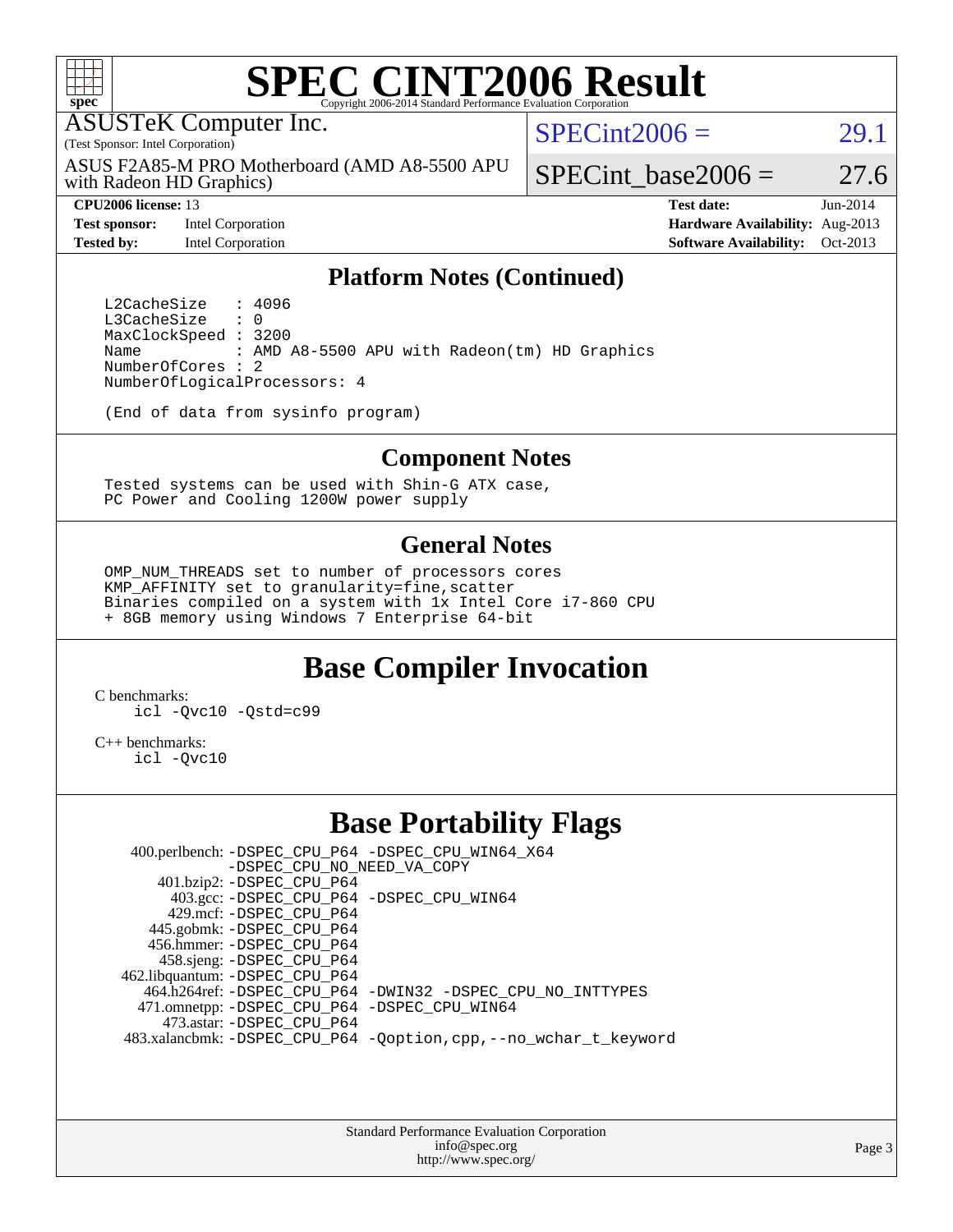

# **[SPEC CINT2006 Result](http://www.spec.org/auto/cpu2006/Docs/result-fields.html#SPECCINT2006Result)**

ASUSTeK Computer Inc.

(Test Sponsor: Intel Corporation)

ASUS F2A85-M PRO Motherboard (AMD A8-5500 APU

 $SPECint2006 = 29.1$  $SPECint2006 = 29.1$ 

with Radeon HD Graphics)

**[Test sponsor:](http://www.spec.org/auto/cpu2006/Docs/result-fields.html#Testsponsor)** Intel Corporation **[Hardware Availability:](http://www.spec.org/auto/cpu2006/Docs/result-fields.html#HardwareAvailability)** Aug-2013

SPECint base2006 =  $27.6$ 

**[CPU2006 license:](http://www.spec.org/auto/cpu2006/Docs/result-fields.html#CPU2006license)** 13 **[Test date:](http://www.spec.org/auto/cpu2006/Docs/result-fields.html#Testdate)** Jun-2014 **[Tested by:](http://www.spec.org/auto/cpu2006/Docs/result-fields.html#Testedby)** Intel Corporation **[Software Availability:](http://www.spec.org/auto/cpu2006/Docs/result-fields.html#SoftwareAvailability)** Oct-2013

# **[Base Optimization Flags](http://www.spec.org/auto/cpu2006/Docs/result-fields.html#BaseOptimizationFlags)**

[C benchmarks](http://www.spec.org/auto/cpu2006/Docs/result-fields.html#Cbenchmarks):

[/arch:AVX](http://www.spec.org/cpu2006/results/res2014q3/cpu2006-20140725-30581.flags.html#user_CCbase_f-archAVX_e8ab52e15dc7c67e0682fc680b79ed94) [-Qipo](http://www.spec.org/cpu2006/results/res2014q3/cpu2006-20140725-30581.flags.html#user_CCbase_f-Qipo) [-O3](http://www.spec.org/cpu2006/results/res2014q3/cpu2006-20140725-30581.flags.html#user_CCbase_f-O3) [-Qprec-div-](http://www.spec.org/cpu2006/results/res2014q3/cpu2006-20140725-30581.flags.html#user_CCbase_f-Qprec-div-) [-Qopt-prefetch](http://www.spec.org/cpu2006/results/res2014q3/cpu2006-20140725-30581.flags.html#user_CCbase_f-Qprefetch_37c211608666b9dff9380561f602f0a8) [-Qparallel](http://www.spec.org/cpu2006/results/res2014q3/cpu2006-20140725-30581.flags.html#user_CCbase_f-Qparallel) [-Qauto-ilp32](http://www.spec.org/cpu2006/results/res2014q3/cpu2006-20140725-30581.flags.html#user_CCbase_f-Qauto-ilp32) [/F512000000](http://www.spec.org/cpu2006/results/res2014q3/cpu2006-20140725-30581.flags.html#user_CCbase_set_stack_space_98438a10eb60aa5f35f4c79d9b9b27b1)

[C++ benchmarks:](http://www.spec.org/auto/cpu2006/Docs/result-fields.html#CXXbenchmarks)

[/arch:AVX](http://www.spec.org/cpu2006/results/res2014q3/cpu2006-20140725-30581.flags.html#user_CXXbase_f-archAVX_e8ab52e15dc7c67e0682fc680b79ed94) [-Qipo](http://www.spec.org/cpu2006/results/res2014q3/cpu2006-20140725-30581.flags.html#user_CXXbase_f-Qipo) [-O3](http://www.spec.org/cpu2006/results/res2014q3/cpu2006-20140725-30581.flags.html#user_CXXbase_f-O3) [-Qprec-div-](http://www.spec.org/cpu2006/results/res2014q3/cpu2006-20140725-30581.flags.html#user_CXXbase_f-Qprec-div-) [-Qopt-prefetch](http://www.spec.org/cpu2006/results/res2014q3/cpu2006-20140725-30581.flags.html#user_CXXbase_f-Qprefetch_37c211608666b9dff9380561f602f0a8) [-Qcxx-features](http://www.spec.org/cpu2006/results/res2014q3/cpu2006-20140725-30581.flags.html#user_CXXbase_f-Qcxx_features_dbf36c8a6dba956e22f1645e4dcd4d98)  $-Qauto-ilp32$  [/F512000000](http://www.spec.org/cpu2006/results/res2014q3/cpu2006-20140725-30581.flags.html#user_CXXbase_set_stack_space_98438a10eb60aa5f35f4c79d9b9b27b1) [shlW64M.lib](http://www.spec.org/cpu2006/results/res2014q3/cpu2006-20140725-30581.flags.html#user_CXXbase_SmartHeap64_c4f7f76711bdf8c0633a5c1edf6e5396)

## **[Base Other Flags](http://www.spec.org/auto/cpu2006/Docs/result-fields.html#BaseOtherFlags)**

[C benchmarks](http://www.spec.org/auto/cpu2006/Docs/result-fields.html#Cbenchmarks):

403.gcc: [-Dalloca=\\_alloca](http://www.spec.org/cpu2006/results/res2014q3/cpu2006-20140725-30581.flags.html#b403.gcc_baseEXTRA_CFLAGS_Dalloca_be3056838c12de2578596ca5467af7f3)

## **[Peak Compiler Invocation](http://www.spec.org/auto/cpu2006/Docs/result-fields.html#PeakCompilerInvocation)**

[C benchmarks](http://www.spec.org/auto/cpu2006/Docs/result-fields.html#Cbenchmarks): [icl -Qvc10](http://www.spec.org/cpu2006/results/res2014q3/cpu2006-20140725-30581.flags.html#user_CCpeak_intel_icc_vc10_9607f3ecbcdf68042245f068e51b40c1) [-Qstd=c99](http://www.spec.org/cpu2006/results/res2014q3/cpu2006-20140725-30581.flags.html#user_CCpeak_intel_compiler_c99_mode_1a3d110e3041b3ad4466830521bdad2a)

[C++ benchmarks:](http://www.spec.org/auto/cpu2006/Docs/result-fields.html#CXXbenchmarks) [icl -Qvc10](http://www.spec.org/cpu2006/results/res2014q3/cpu2006-20140725-30581.flags.html#user_CXXpeak_intel_icc_vc10_9607f3ecbcdf68042245f068e51b40c1)

# **[Peak Portability Flags](http://www.spec.org/auto/cpu2006/Docs/result-fields.html#PeakPortabilityFlags)**

Same as Base Portability Flags

# **[Peak Optimization Flags](http://www.spec.org/auto/cpu2006/Docs/result-fields.html#PeakOptimizationFlags)**

[C benchmarks](http://www.spec.org/auto/cpu2006/Docs/result-fields.html#Cbenchmarks):

 400.perlbench: [/arch:AVX](http://www.spec.org/cpu2006/results/res2014q3/cpu2006-20140725-30581.flags.html#user_peakPASS2_CFLAGSPASS2_LDFLAGS400_perlbench_f-archAVX_e8ab52e15dc7c67e0682fc680b79ed94)(pass 2) [-Qprof\\_gen](http://www.spec.org/cpu2006/results/res2014q3/cpu2006-20140725-30581.flags.html#user_peakPASS1_CFLAGSPASS1_LDFLAGS400_perlbench_Qprof_gen)(pass 1) [-Qprof\\_use](http://www.spec.org/cpu2006/results/res2014q3/cpu2006-20140725-30581.flags.html#user_peakPASS2_CFLAGSPASS2_LDFLAGS400_perlbench_Qprof_use)(pass 2) [-Qipo](http://www.spec.org/cpu2006/results/res2014q3/cpu2006-20140725-30581.flags.html#user_peakOPTIMIZE400_perlbench_f-Qipo) [-O3](http://www.spec.org/cpu2006/results/res2014q3/cpu2006-20140725-30581.flags.html#user_peakOPTIMIZE400_perlbench_f-O3) [-Qprec-div-](http://www.spec.org/cpu2006/results/res2014q3/cpu2006-20140725-30581.flags.html#user_peakOPTIMIZE400_perlbench_f-Qprec-div-) [-Qansi-alias](http://www.spec.org/cpu2006/results/res2014q3/cpu2006-20140725-30581.flags.html#user_peakOPTIMIZE400_perlbench_f-Qansi-alias) [-Qopt-prefetch](http://www.spec.org/cpu2006/results/res2014q3/cpu2006-20140725-30581.flags.html#user_peakOPTIMIZE400_perlbench_f-Qprefetch_37c211608666b9dff9380561f602f0a8) [-Qauto-ilp32](http://www.spec.org/cpu2006/results/res2014q3/cpu2006-20140725-30581.flags.html#user_peakCOPTIMIZE400_perlbench_f-Qauto-ilp32) [/F512000000](http://www.spec.org/cpu2006/results/res2014q3/cpu2006-20140725-30581.flags.html#user_peakEXTRA_LDFLAGS400_perlbench_set_stack_space_98438a10eb60aa5f35f4c79d9b9b27b1) [shlW64M.lib](http://www.spec.org/cpu2006/results/res2014q3/cpu2006-20140725-30581.flags.html#user_peakEXTRA_LIBS400_perlbench_SmartHeap64_c4f7f76711bdf8c0633a5c1edf6e5396)  [-link /FORCE:MULTIPLE](http://www.spec.org/cpu2006/results/res2014q3/cpu2006-20140725-30581.flags.html#user_peakLDOUT400_perlbench_link_force_multiple2_070fe330869edf77077b841074b8b0b6)

 401.bzip2: [/arch:AVX](http://www.spec.org/cpu2006/results/res2014q3/cpu2006-20140725-30581.flags.html#user_peakPASS2_CFLAGSPASS2_LDFLAGS401_bzip2_f-archAVX_e8ab52e15dc7c67e0682fc680b79ed94)(pass 2) [-Qprof\\_gen](http://www.spec.org/cpu2006/results/res2014q3/cpu2006-20140725-30581.flags.html#user_peakPASS1_CFLAGSPASS1_LDFLAGS401_bzip2_Qprof_gen)(pass 1) [-Qprof\\_use](http://www.spec.org/cpu2006/results/res2014q3/cpu2006-20140725-30581.flags.html#user_peakPASS2_CFLAGSPASS2_LDFLAGS401_bzip2_Qprof_use)(pass 2) [-Qipo](http://www.spec.org/cpu2006/results/res2014q3/cpu2006-20140725-30581.flags.html#user_peakOPTIMIZE401_bzip2_f-Qipo) [-O3](http://www.spec.org/cpu2006/results/res2014q3/cpu2006-20140725-30581.flags.html#user_peakOPTIMIZE401_bzip2_f-O3) [-Qprec-div-](http://www.spec.org/cpu2006/results/res2014q3/cpu2006-20140725-30581.flags.html#user_peakOPTIMIZE401_bzip2_f-Qprec-div-) [-Qopt-prefetch](http://www.spec.org/cpu2006/results/res2014q3/cpu2006-20140725-30581.flags.html#user_peakOPTIMIZE401_bzip2_f-Qprefetch_37c211608666b9dff9380561f602f0a8) [-Qansi-alias](http://www.spec.org/cpu2006/results/res2014q3/cpu2006-20140725-30581.flags.html#user_peakOPTIMIZE401_bzip2_f-Qansi-alias) [-Qauto-ilp32](http://www.spec.org/cpu2006/results/res2014q3/cpu2006-20140725-30581.flags.html#user_peakCOPTIMIZE401_bzip2_f-Qauto-ilp32) [/F512000000](http://www.spec.org/cpu2006/results/res2014q3/cpu2006-20140725-30581.flags.html#user_peakEXTRA_LDFLAGS401_bzip2_set_stack_space_98438a10eb60aa5f35f4c79d9b9b27b1)

 403.gcc: [/arch:AVX](http://www.spec.org/cpu2006/results/res2014q3/cpu2006-20140725-30581.flags.html#user_peakPASS2_CFLAGSPASS2_LDFLAGS403_gcc_f-archAVX_e8ab52e15dc7c67e0682fc680b79ed94)(pass 2) [-Qprof\\_gen](http://www.spec.org/cpu2006/results/res2014q3/cpu2006-20140725-30581.flags.html#user_peakPASS1_CFLAGSPASS1_LDFLAGS403_gcc_Qprof_gen)(pass 1) [-Qprof\\_use](http://www.spec.org/cpu2006/results/res2014q3/cpu2006-20140725-30581.flags.html#user_peakPASS2_CFLAGSPASS2_LDFLAGS403_gcc_Qprof_use)(pass 2) [-Qipo](http://www.spec.org/cpu2006/results/res2014q3/cpu2006-20140725-30581.flags.html#user_peakOPTIMIZE403_gcc_f-Qipo) [-O3](http://www.spec.org/cpu2006/results/res2014q3/cpu2006-20140725-30581.flags.html#user_peakOPTIMIZE403_gcc_f-O3) [-Qprec-div-](http://www.spec.org/cpu2006/results/res2014q3/cpu2006-20140725-30581.flags.html#user_peakOPTIMIZE403_gcc_f-Qprec-div-) [-Qauto-ilp32](http://www.spec.org/cpu2006/results/res2014q3/cpu2006-20140725-30581.flags.html#user_peakCOPTIMIZE403_gcc_f-Qauto-ilp32) [/F512000000](http://www.spec.org/cpu2006/results/res2014q3/cpu2006-20140725-30581.flags.html#user_peakEXTRA_LDFLAGS403_gcc_set_stack_space_98438a10eb60aa5f35f4c79d9b9b27b1)

Continued on next page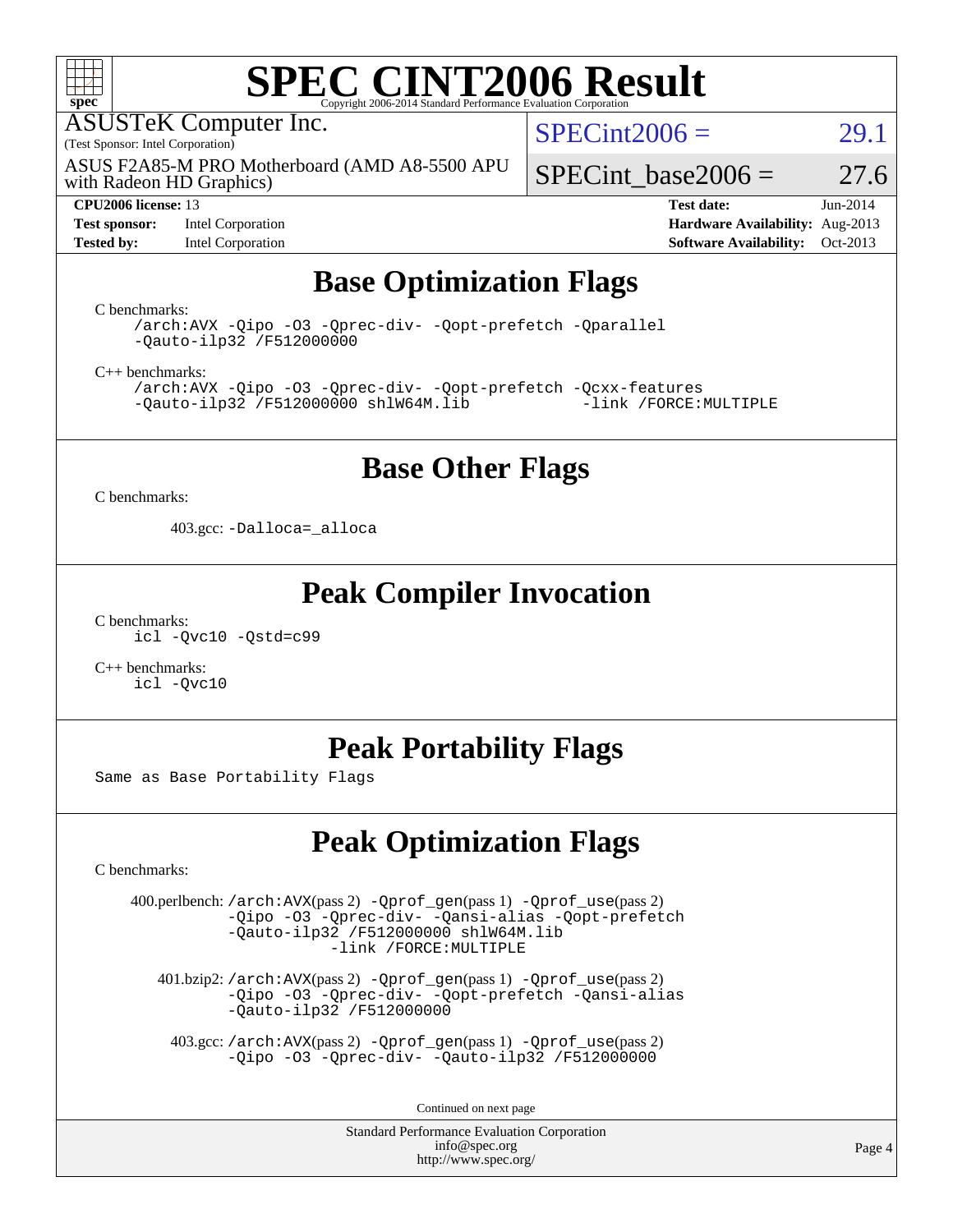| <b>SPEC CINT2006 Result</b><br>$spec^*$<br>Copyright 2006-2014 Standard Performance Evaluation Corporatio                                                                           |                        |                                                                                       |                        |  |  |  |
|-------------------------------------------------------------------------------------------------------------------------------------------------------------------------------------|------------------------|---------------------------------------------------------------------------------------|------------------------|--|--|--|
| <b>ASUSTeK Computer Inc.</b>                                                                                                                                                        | $SPECint2006 =$        |                                                                                       | 29.1                   |  |  |  |
| (Test Sponsor: Intel Corporation)<br>ASUS F2A85-M PRO Motherboard (AMD A8-5500 APU<br>with Radeon HD Graphics)                                                                      |                        | SPECint base2006 $=$                                                                  | 27.6                   |  |  |  |
| <b>CPU2006</b> license: 13<br><b>Test sponsor:</b><br>Intel Corporation<br><b>Tested by:</b><br>Intel Corporation                                                                   |                        | <b>Test date:</b><br>Hardware Availability: Aug-2013<br><b>Software Availability:</b> | $Jun-2014$<br>Oct-2013 |  |  |  |
| <b>Peak Optimization Flags (Continued)</b><br>$429$ .mcf: basepeak = yes                                                                                                            |                        |                                                                                       |                        |  |  |  |
| 445.gobmk: /arch: AVX(pass 2) - Qprof_gen(pass 1) - Qprof_use(pass 2)<br>-Qipo -02 -Qprec-div- -Qansi-alias -Qauto-ilp32<br>/F512000000                                             |                        |                                                                                       |                        |  |  |  |
| $456.$ hmmer: basepeak = yes                                                                                                                                                        |                        |                                                                                       |                        |  |  |  |
| $458 \text{.}$ sjeng: basepeak = yes                                                                                                                                                |                        |                                                                                       |                        |  |  |  |
| $462$ .libquantum: basepeak = yes                                                                                                                                                   |                        |                                                                                       |                        |  |  |  |
| 464.h264ref: /arch: AVX(pass 2) - Qprof_gen(pass 1) - Qprof_use(pass 2)<br>-Qipo -03 -Qprec-div- -Qunroll2 -Qansi-alias<br>$-Qauto-ilp32 /F512000000$                               |                        |                                                                                       |                        |  |  |  |
| $C_{++}$ benchmarks:                                                                                                                                                                |                        |                                                                                       |                        |  |  |  |
| 471.omnetpp:/arch:AVX(pass 2) -Qprof_gen(pass 1) -Qprof_use(pass 2)<br>-Qipo -03 -Qprec-div- -Qansi-alias<br>-Qopt-ra-region-strategy=block -Qauto-ilp32 /F512000000<br>shlW64M.lib | -link /FORCE: MULTIPLE |                                                                                       |                        |  |  |  |
| $473$ astar: basepeak = yes                                                                                                                                                         |                        |                                                                                       |                        |  |  |  |
| $483.xalanchmk: basepeak = yes$                                                                                                                                                     |                        |                                                                                       |                        |  |  |  |
| <b>Peak Other Flags</b>                                                                                                                                                             |                        |                                                                                       |                        |  |  |  |

[C benchmarks](http://www.spec.org/auto/cpu2006/Docs/result-fields.html#Cbenchmarks):

403.gcc: [-Dalloca=\\_alloca](http://www.spec.org/cpu2006/results/res2014q3/cpu2006-20140725-30581.flags.html#b403.gcc_peakEXTRA_CFLAGS_Dalloca_be3056838c12de2578596ca5467af7f3)

The flags file that was used to format this result can be browsed at <http://www.spec.org/cpu2006/flags/Intel-ic14.0-official-windows.html>

You can also download the XML flags source by saving the following link: <http://www.spec.org/cpu2006/flags/Intel-ic14.0-official-windows.xml>